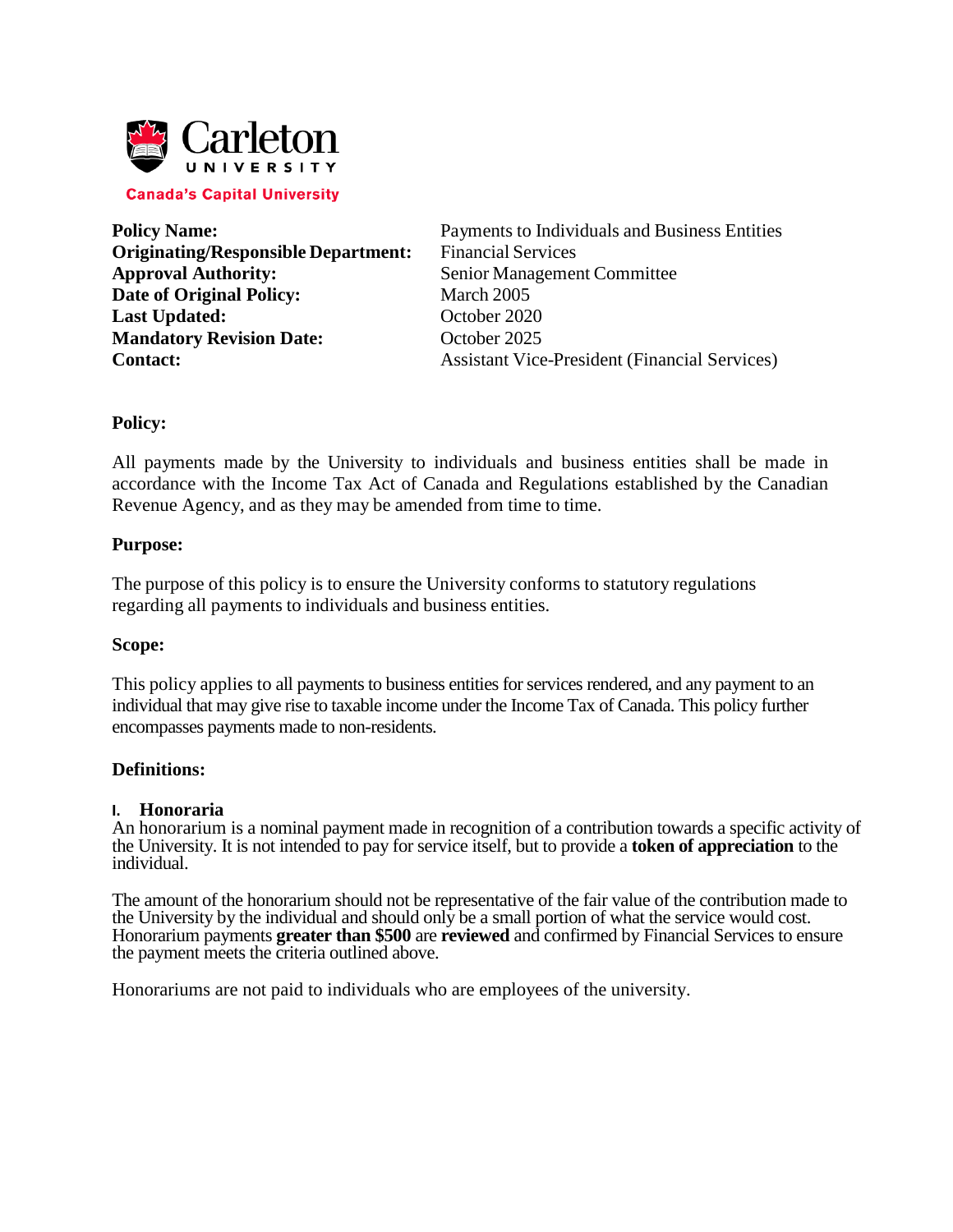# **II. Guest Lecturers**

A Guest Lecturer is an individual who has no ongoing responsibility to the participants or students attending the lecture. They have no grading or marking responsibility and the lecture or lecture series is of limited duration. The individual has no appointment with the University and has no facilities or support staff provided.

# **III. Gift**

Gifts to employees and non-employees can be made from university funds under specific circumstances within dollar limits. Please see the University Funded Gifts, Recognition, and Donations policy for guidance.

### **IV. Professional Services**

A Professional or Consulting Service provider is a person or business entity retained under a feefor-service arrangement to perform specific tasks under the University's direction for a limited period of time.

## **Procedure**

Employees of the University must be paid as employees for services rendered that are related to their employment contract, or is employment income by nature. For example, a faculty member providing teaching, research or community service to the University must be paid as an employee, even if the engagement is above and beyond the normal duties. Likewise, a staff member performing duties that would normally be considered employment duties, that are unrelated to the individual's employment contract, must still be paid as an employee. For example, a staff member from the Finance Office invigilating an exam.

It is the responsibility of the Manager or Department Head to initiate an assessment at the time of engagement, as to whether an individual or entity who provides services to the University is in an employer-employee relationship or has self-employed status (independent contractor).

To initiate the assessment, the Manager or Department Head shall complete the Independent Contractor Questionnaire in eShop, including the name of the individual or business entity, type of service being provided, answering all required assessment questions, and attaching the signed Indemnification Agreement.

If, under the guidelines in Appendix A the individual is deemed to be an employee, then the individual should be paid using normal payroll procedures as outlined by the Human Resources Department, and as amended from time to time.

Accounts Payable shall review the Independent Contractor Questionnaire and accompanying Indemnification Agreement and make the final determination of an employer-employee relationship or self-employed status.

Where the employment relationship is determined to be one of self-employment (independent contractor), it is the responsibility of the Manager or Department Head to obtain proof of liability insurance from the self-employed individual or entity (Independent Contractor). Such proof should take the form of a Certificate of Insurance indicating that the type of service is covered under the independent contractor's liability policy. A copy of the Certificate of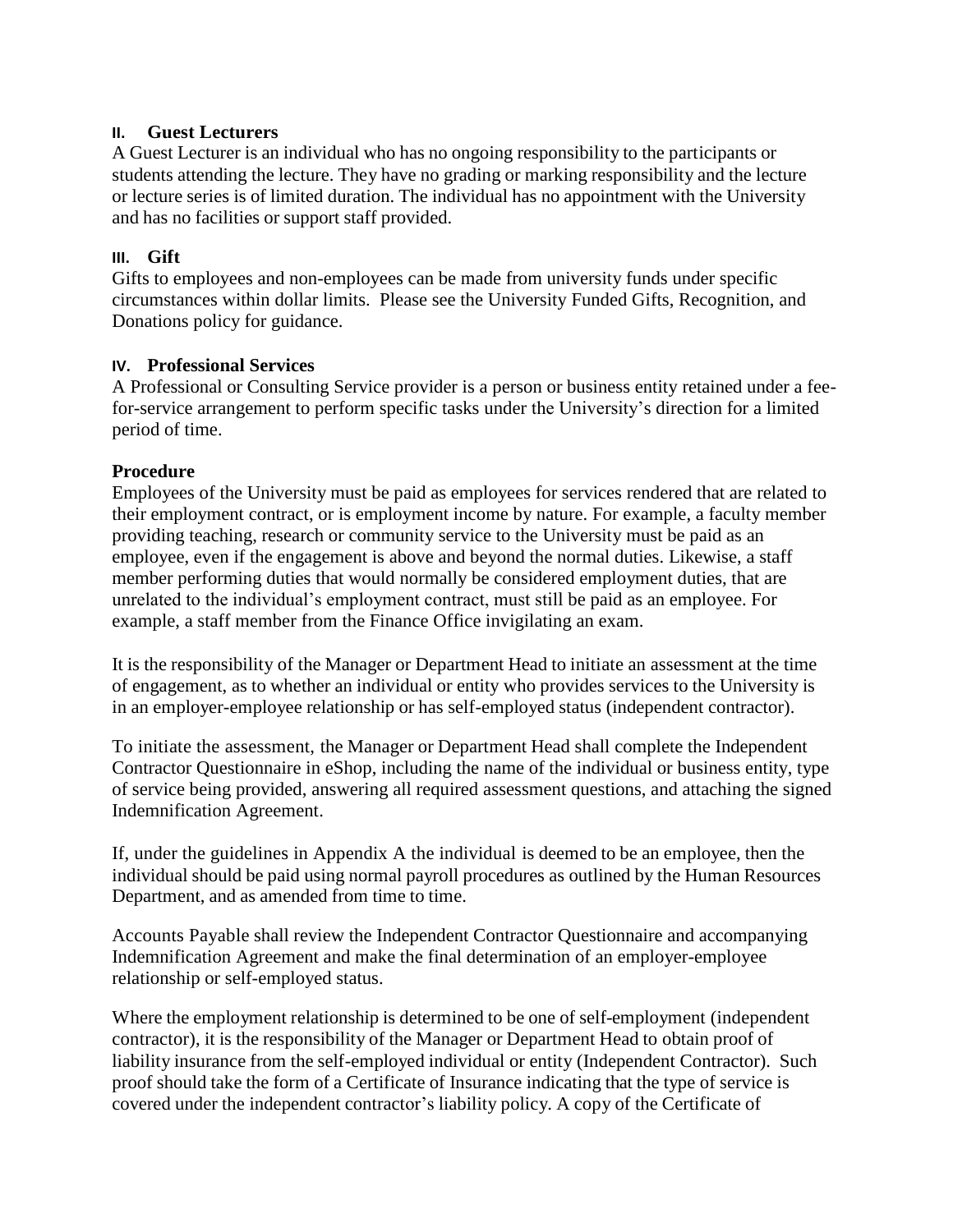Insurance shall be sent to Risk and Insurance Services. Specific limits of insurance are determined by the type of work performed. These limits should be set in consultation with the Director, Risk and Insurance Services, but the minimum should be \$2 million. Request for an exemption under this policy shall be submitted to the Director, Risk and Insurance for consideration.

Once the employment relationship has been determined as self-employed status, payment can then be made following the University's accounts payable procedures.

# **Contacts:**

Tim Sullivan, Assistant Vice-President (Financial Services) Director, Risk and Insurance Services

# **Links to related policies:**

Conflict of Interest Policy

**Signing Authorities Policy** 

University [Funded](https://carleton.ca/secretariat/wp-content/uploads/University-Funded-Gifts-Recognition-Donations.pdf) Gifts, Recognition, and Donations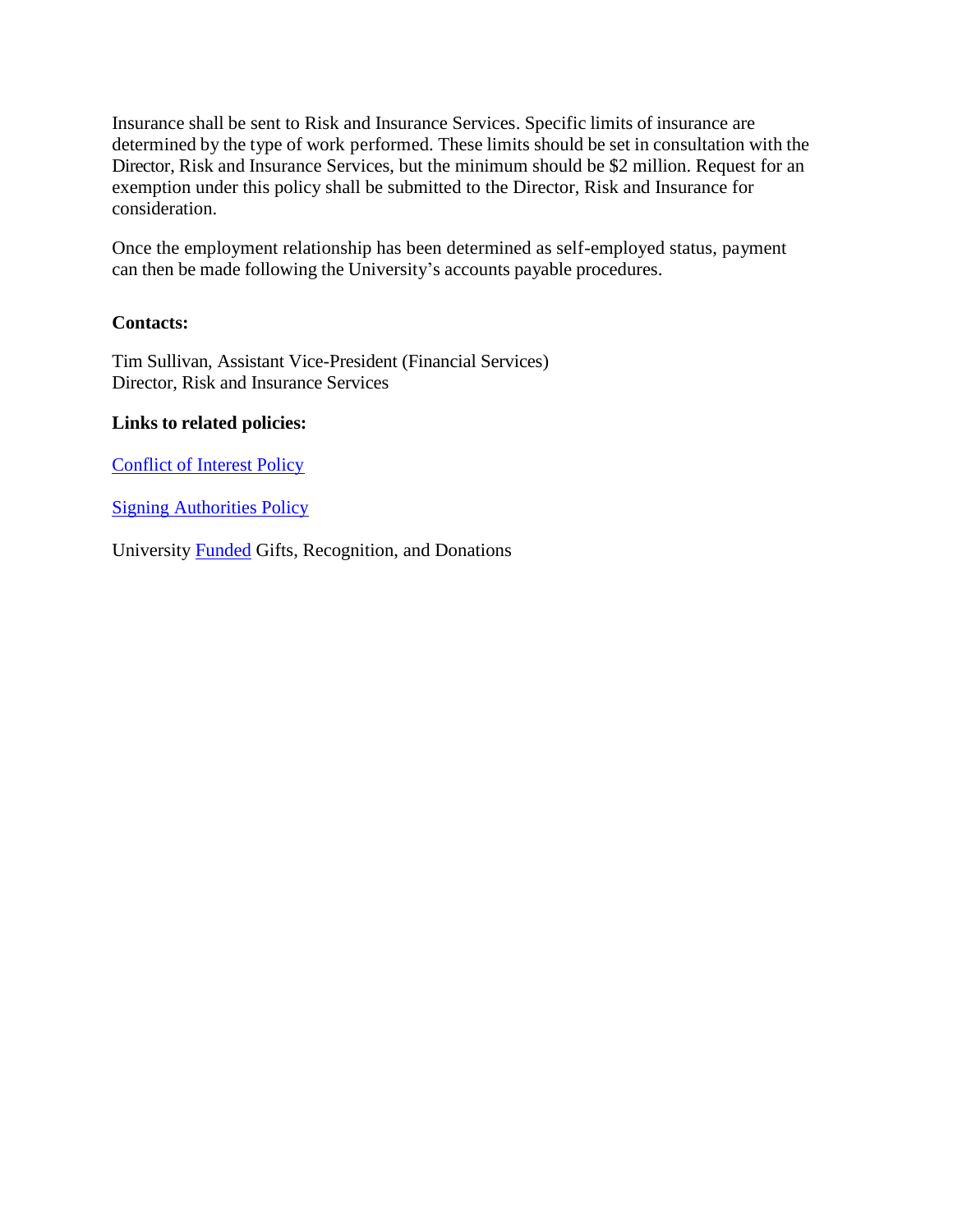# Appendix A Taxation Treatment Guidelines

|          | <b>Type of Service Provided</b>                                                                                                                                                                                                                                                                                                                                                                                                            |   | Employe Independent<br>Contractor | <b>Payment Method</b>                     |
|----------|--------------------------------------------------------------------------------------------------------------------------------------------------------------------------------------------------------------------------------------------------------------------------------------------------------------------------------------------------------------------------------------------------------------------------------------------|---|-----------------------------------|-------------------------------------------|
| Teaching | <b>Carleton University employee or individual</b><br>performing<br>teaching that is not part of the normal<br>employment responsibilities, not related to<br>day to day academic programs, not for credit,<br>or not covered under the terms of the<br>governing appointments documents e.g.,<br><b>CUASA</b> collective agreement<br>Example: Carleton professor teaches one<br>day professional seminar for School of<br><b>Business</b> | X |                                   | Payroll - T4 Issued                       |
|          | <b>Guest lecturer - see definition</b>                                                                                                                                                                                                                                                                                                                                                                                                     |   | X                                 | Accounts Payable – T4A or<br>T4A-NR issue |
|          |                                                                                                                                                                                                                                                                                                                                                                                                                                            |   |                                   |                                           |

|                            | <b>Current employees</b> performing work that is part of the normal<br>course of duties under an existing<br>employment contract.                                                                                                                                                                                                                                                                                      | $\bf{X}$ |   | Payroll - T4 Issued    |
|----------------------------|------------------------------------------------------------------------------------------------------------------------------------------------------------------------------------------------------------------------------------------------------------------------------------------------------------------------------------------------------------------------------------------------------------------------|----------|---|------------------------|
|                            | An Individual's time is at the disposal of the<br>University for a fixed or determinate time.<br>Factors to consider; Have set hours, works at<br>the University, provided supplies and<br>equipment.                                                                                                                                                                                                                  | X        |   | Payroll - T4 Issued    |
|                            | Example: Individual is hired on three-month<br>contract as fill in for Administrative<br>Assistant on maternity leave                                                                                                                                                                                                                                                                                                  |          |   |                        |
| Non-Instructional Services | Business or individuals paid a fee to<br>provide specified products or services, e.g.,<br>consulting services, statistical analysis.<br>Factors to consider: work is done away from<br>University; does business or individual pay<br>own expenses.<br>Example: Computer Services hires consultant<br>to provide code to enhance existing computer<br>application. Carleton is one of many<br>customers of consultant. |          | X | Accounts Payable - T4A |